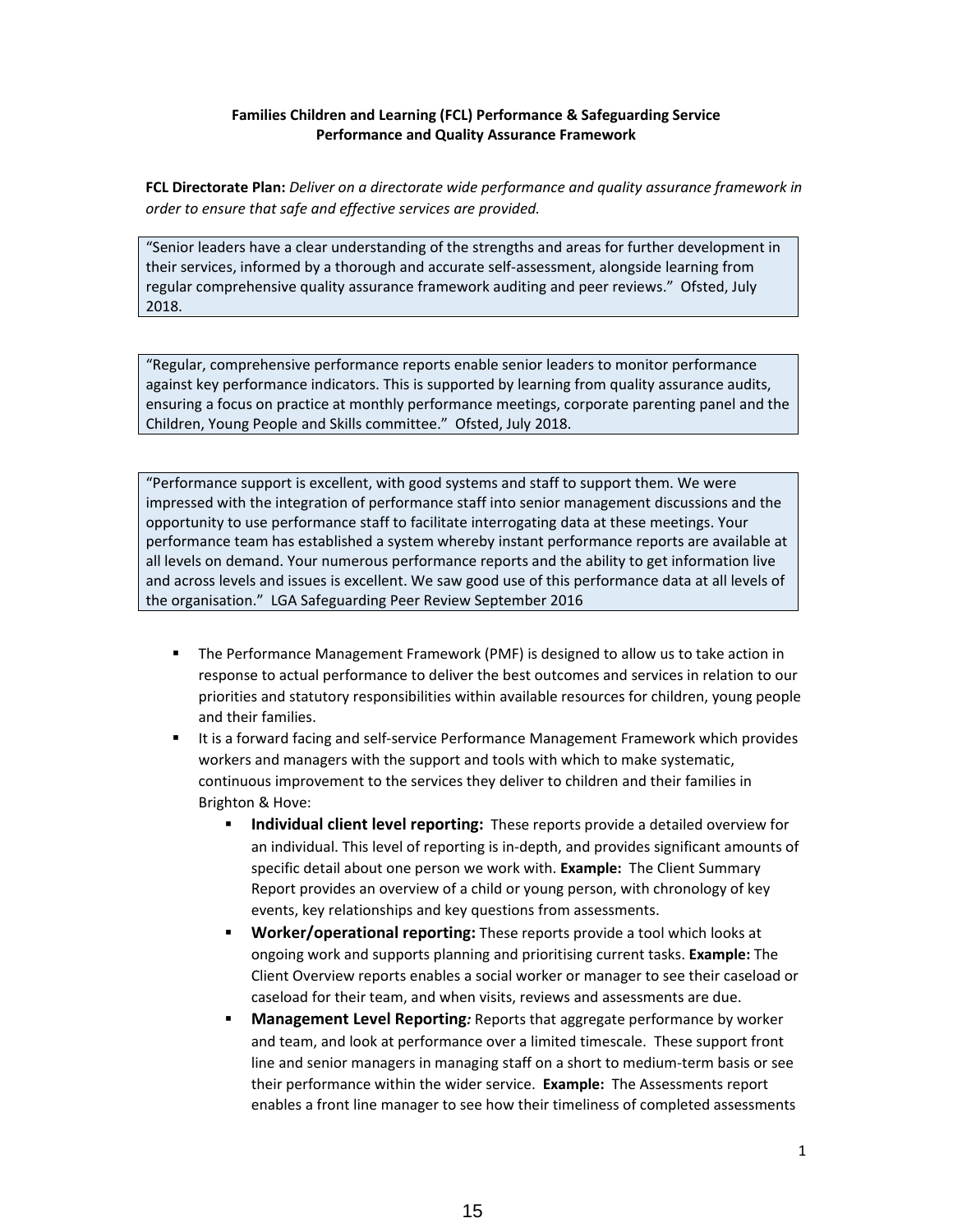compared to other teams, and how individual members of staff have contributed to this.

**Strategic Reporting:** Reports for managers to look at longer term trends and performance across the whole service. This allows performance to be compared at a regional and national level. **Example:** The Monthly Highlight Report provides trend information on a number of key performance indicators such as re‐referrals to children's social care and timeliness of Initial Child Protection Conferences.

A guide to Self‐Service Reporting can be found in Appendix 1.

#### **Performance Framework**



**FCL Performance Board –** this takes place quarterly and is chaired by the Executive Director for Families, Children & Learning. The Board scrutinises a comprehensive Directorate‐wide Performance Report which includes 51 Key Performance Indicators. KPIs will have an agreed target where applicable, and a RAG rating based on performance against that target. A note of thanks is sent to staff from the Executive Director where performance is very good, and will request an exceptions report where performance is identified as an area for development. The Board will also scrutinise Directorate Plans, performance against FOIs and MP / member enquiries, EIA Completion, Audit Recommendations, a service user / customer feedback report, a SEND Performance Dashboard, Children's Social Care Performance reports, a Schools Causing Concern report and a Quality Assurance briefing.

The list of KPIs reported to the FCL Performance Board can be found here in Appendix 2.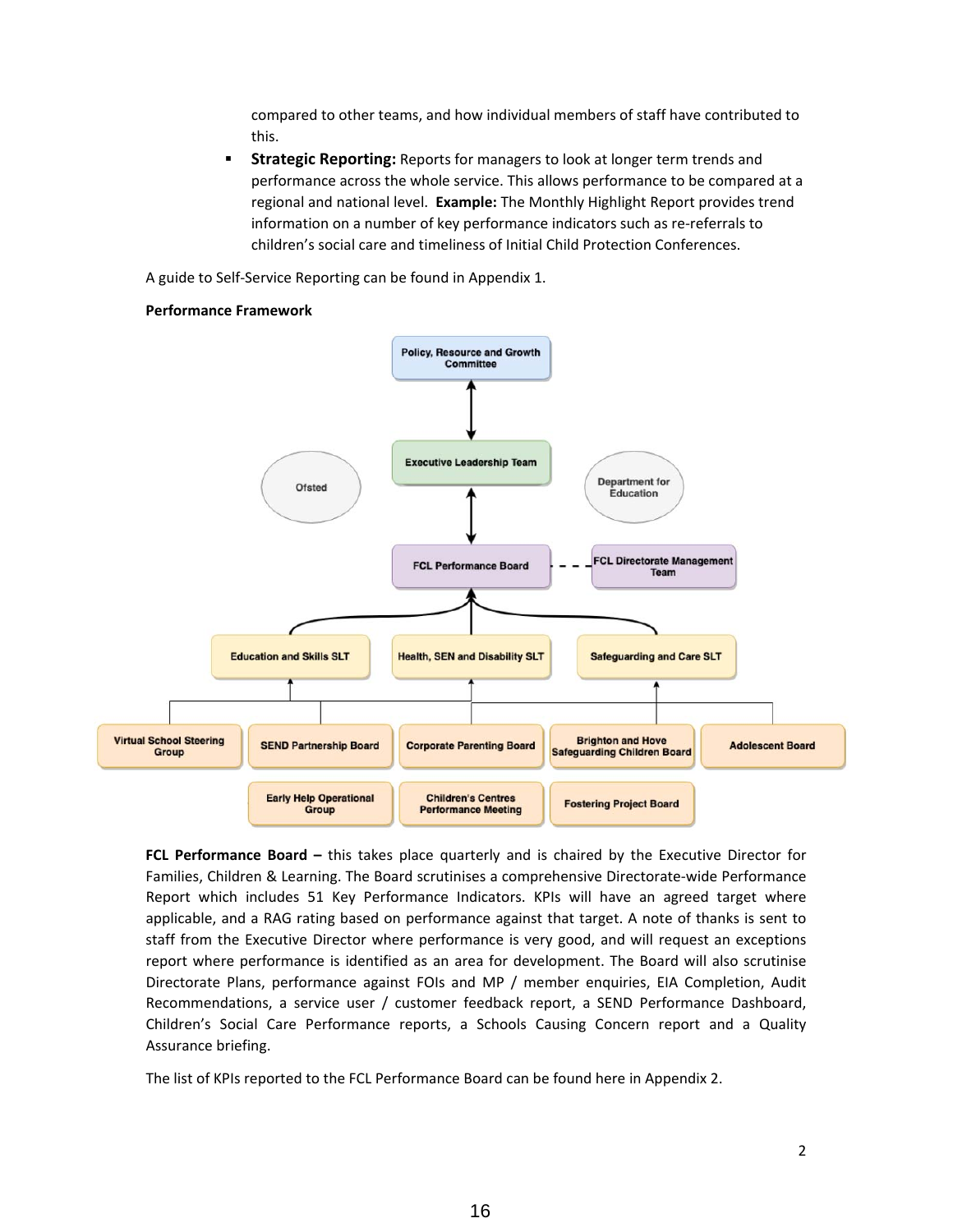**Safeguarding and Care SLT** – this takes place monthly and is chaired by the Assistant Director for Safeguarding & Care and there is a monthly Performance slot where the monthly Highlights Report, which is a report of key social care indicators, and the Children's Analysis Tool (ChAT) is reviewed. The ChAT is a key performance report which Ofsted use as part of their inspection process of Children's Social Care.

**Education and Skills SLT** – this is chaired by the Assistant Director for Education and Skills. GCSE forecasts are reviewed each term and analysis on key stage results by pupil groups and school performance are regularly scrutinised. A comprehensive school census report is presented annually, which analyses trends and demographics for children and young people attending Brighton and Hove schools.

**Health, SEN and Disability SLT –** this is chaired by the Assistant Director for Health, SEN and Disability. The SEND Dashboard is reviewed at SLT and performance on Adults with Learning Disabilities is being developed.

#### *Families, Children & Learning Quality Assurance Framework (QAF)*

- Families, Children & Learning (FCL) has a strong quality assurance system in place to check that services are being delivered effectively and to standards that keep children and young people safe.
- The core principle of quality assurance is to learn from experience and to apply the learning to facilitate continuous improvement in services.
- **The Quality Assurance activity includes regular quarterly audits of practice; feedback from** children and families; thematic audits; observation of practice; learning reviews and learning from complaints.
- *Social Work Audits* are completed each quarter by social workers (a total of 53 cases are selected). There are 2 parts to the audit – in Part A there are 12 quality standards for the key practice areas and in Part B the focus is on whether the outcomes for the child/young person have improved/are improving.
	- o Pod Managers are required to moderate the audits and retain responsibility for validating the overall grade and the action plan.
	- o The findings from audit are analysed and presented in a series of briefings for Children's Social Work the briefings are produced quarterly and are shared with social workers and their managers. The findings from audit are also presented to the Senior Leadership Team (SLT) and the FCL Performance Board each quarter.
	- $\circ$  As part of continuous improvement, the Quality Assurance (QA) Managers routinely challenge Pod Managers and provide exemplars to enable active learning. The QA Managers also attend Group Supervision in social work pods and deliver training on quality assurance to Newly Qualified Social Workers (NQSWs) and newly appointed staff.
	- o The QA Managers also work closely with the Principal Social Worker and Lead Practitioners to look at the learning from audits and how this can be taken forward in a way that engages social workers.
	- o Once a year the QA Managers check each of the audits completed in a given quarter to check for consistency in scaling and grading.
- *Thematic Audits* are completed twice a year and the themes are identified from current practice issues and other sources such as Serious Case Reviews, performance data and regular quarterly audits. The theme of the last audit was 'The recording of BAME issues in children's social work'.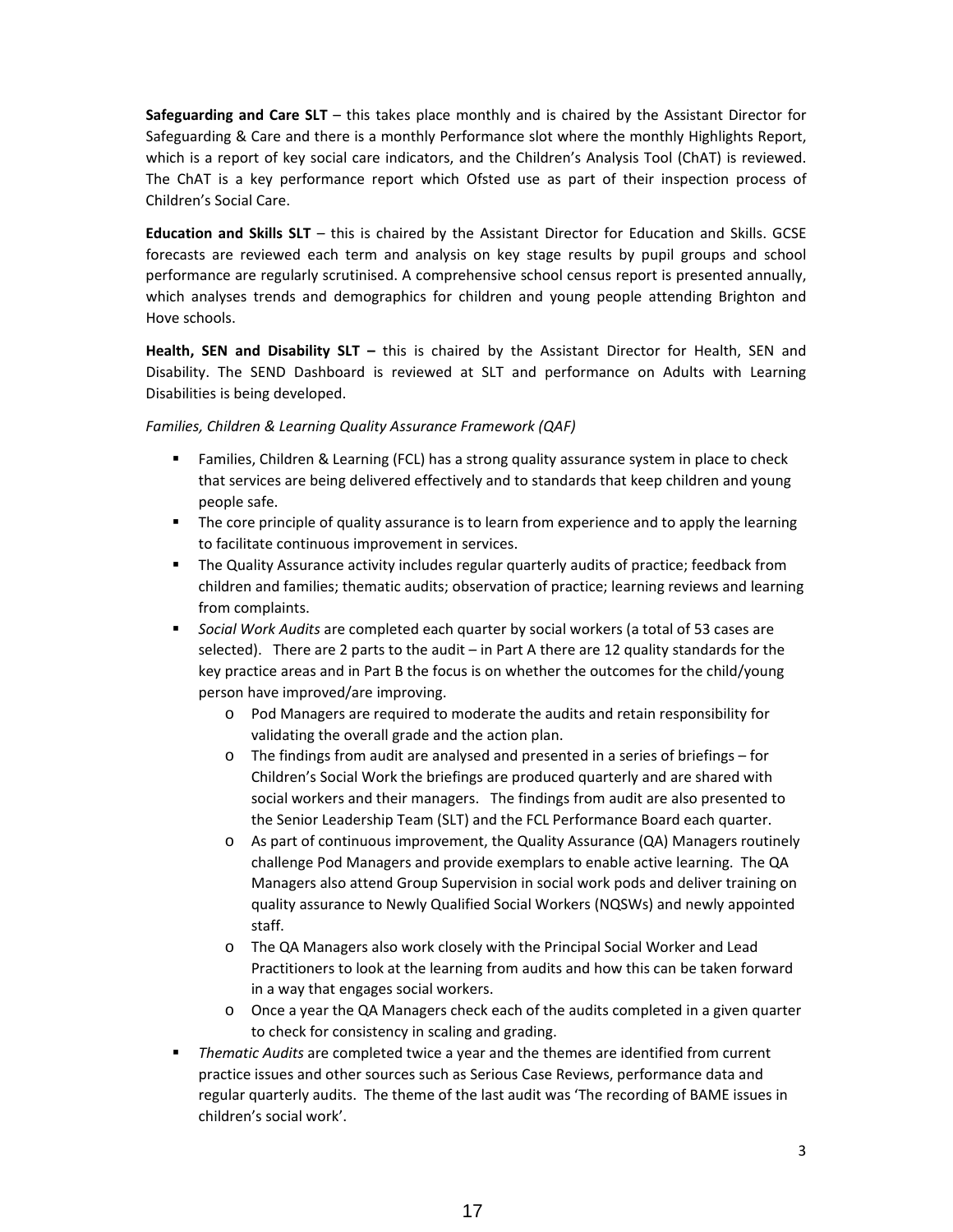■ *Multi-Agency Thematic Audits (BHSCP)* are completed twice a year and involve rrepresentatives from the partnership including Sussex Police, the NHS, and schools as well as children's social work. The theme of the last audit was 'Child Exploitation' with a focus on child sexual exploitation (CSE) and child criminal exploitation (CCE).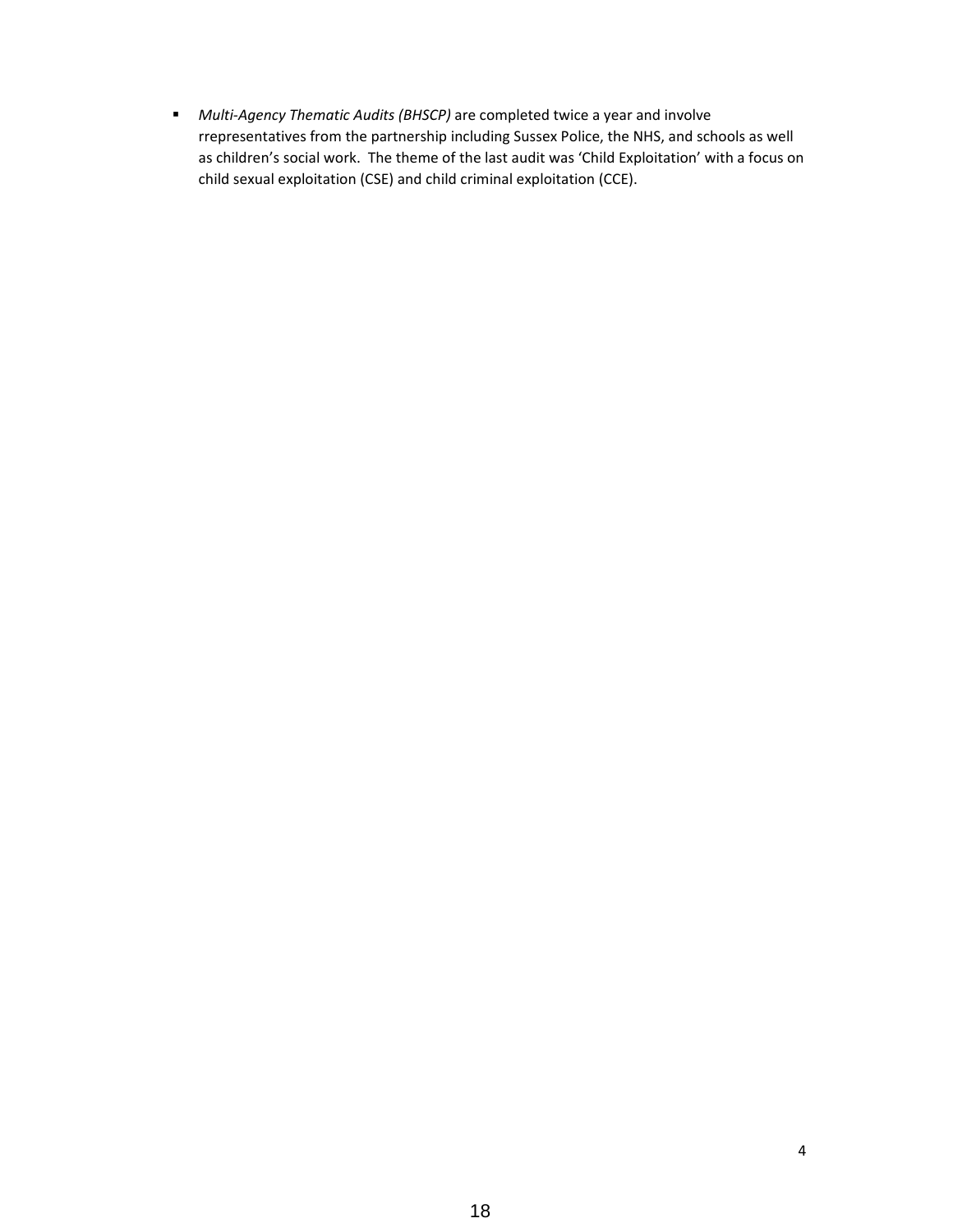# Reports Overview<br>Help File in the internal internal internal internal internal internal internal internal internal internal in<br>All internal internal internal internal internal internal internal internal internal internal i

# **Description:**



| Appendix 1              |                                                                                                                                                                                                                                                                                                                                                                                                                                                                                                                                                                        | <b>INCLUININ TU THE IVIAIIN IVILINU</b>                                                                                                                                                           |
|-------------------------|------------------------------------------------------------------------------------------------------------------------------------------------------------------------------------------------------------------------------------------------------------------------------------------------------------------------------------------------------------------------------------------------------------------------------------------------------------------------------------------------------------------------------------------------------------------------|---------------------------------------------------------------------------------------------------------------------------------------------------------------------------------------------------|
| <b>Help File</b>        | Reports Overview                                                                                                                                                                                                                                                                                                                                                                                                                                                                                                                                                       |                                                                                                                                                                                                   |
|                         | ontact: CSWSInformationOfficers@brighton-hove.gov.uk                                                                                                                                                                                                                                                                                                                                                                                                                                                                                                                   |                                                                                                                                                                                                   |
| escription:             |                                                                                                                                                                                                                                                                                                                                                                                                                                                                                                                                                                        |                                                                                                                                                                                                   |
|                         | Our self-service reporting system provides social workers and managers<br>with the support and tools with which to make systematic, continuous<br>improvement to the social work service they deliver to children and their<br>families in Brighton & Hove. These reports are divided into 4 colour-coded<br>tiers to make it easy to identify the role and scope of a report, from<br>authority wide strategic overviews to detailed operational reporting.                                                                                                           | <b>STRATIGY</b><br><b>Strategic</b><br><b>Reporting</b><br><b>Management</b><br>Reporting<br><b>Worker</b><br><b>Reporting</b><br><b>OPERATIO</b><br><b>Individual Client</b><br><b>Reporting</b> |
|                         | Individual client level reporting<br>Aim to provide a detailed overview for an individual. This level of reporting is in-depth,<br>and provides significant amounts of specific detail about one person we work with.<br>Audience: Business Support Officers, Social Workers, Front Line Managers, Senior<br>Management<br><b>Current Reports: Client Summary Report</b><br>Planned Reports: Review Summary Report<br><b>Example:</b> A worker or manager might use this to get a recent narrative overview for an<br>individual they work with.                       |                                                                                                                                                                                                   |
|                         | <b>Worker / operational reporting</b><br>Aim to provide a tool which looks at ongoing work and supports planning and prioritising<br>current tasks.<br>Audience: Business Support Officers, Social<br>Workers, Front Line Managers, Senior<br>Management<br><b>Current Reports: Client Overview Report, Leaving</b><br><b>Care Supervision Report</b><br>Planned Reports: Fostering Overview Report<br>Example: A social worker or manager might use<br>this to see their caseload or caseload for their<br>team, and when visits, reviews and assessments<br>are due. | 1C<br><b>Client Overview Rep</b><br>Click here for help semp fire report                                                                                                                          |
| ast reviewed 2018-02-27 |                                                                                                                                                                                                                                                                                                                                                                                                                                                                                                                                                                        |                                                                                                                                                                                                   |
|                         | 19                                                                                                                                                                                                                                                                                                                                                                                                                                                                                                                                                                     |                                                                                                                                                                                                   |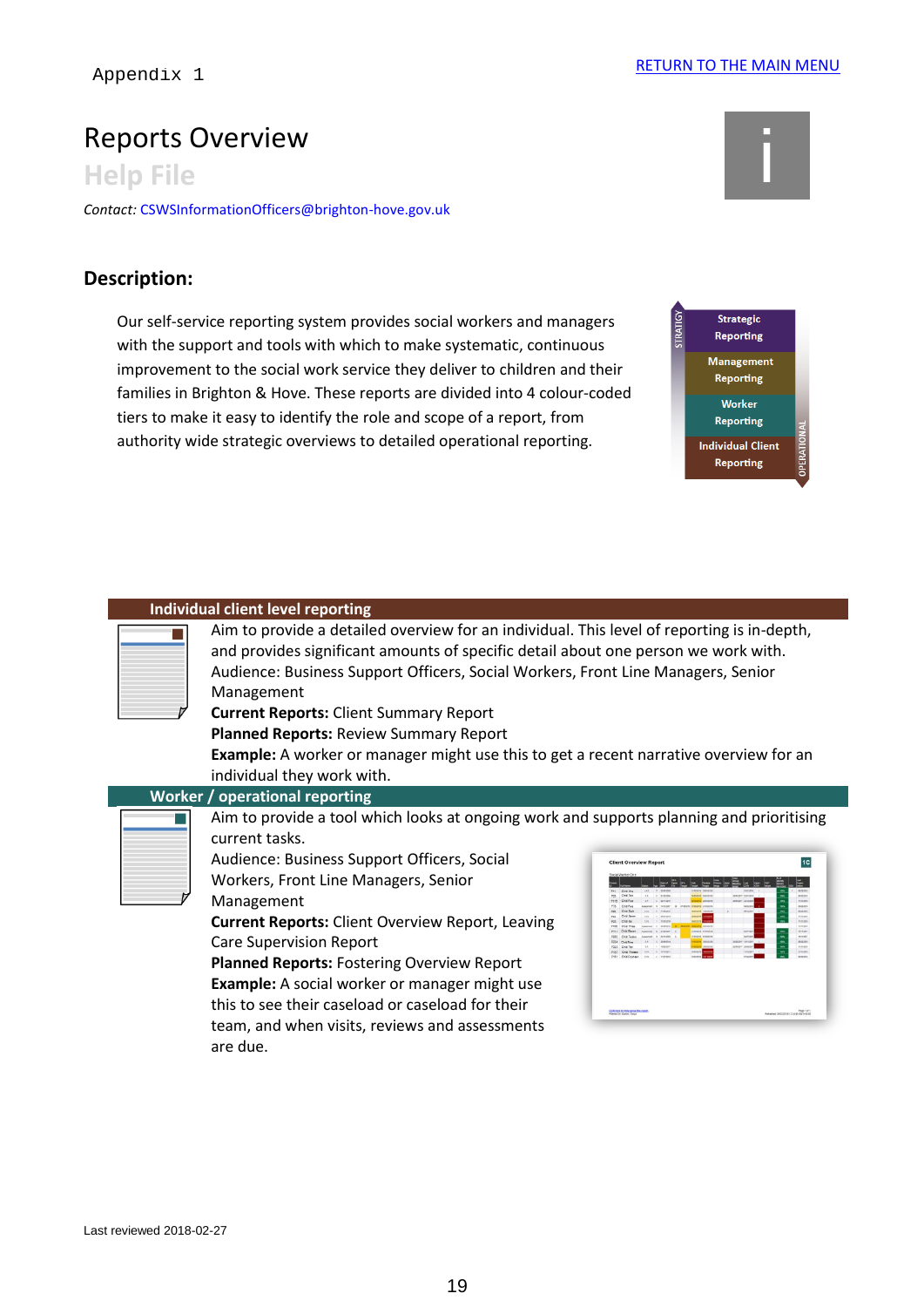#### **Management level reporting**

Reports that aggregate work by worker and team, and look at performance over a limited timescale. These should support front line and senior managers in managing staff on a short to medium term basis or see their performance within the wider service.

Audience: Front Line Managers, Senior Management

**Current Reports:** Caseload Report, Assessments Report, Visits Report **Planned Reports:** Reviews Report, Missing Children Report, Staff Supervision Report **Example:** A front line manager might use this see how their timeliness of completed assessments compared to other teams, and how individual members of staff have contributed to this.

| 45 Days | Assessments<br>$\mathbf{M}$<br>z<br>u<br>24<br>$\epsilon$ | Assessments<br>14.79<br>26.89<br>22.85<br>12.25 | <b>OWNER</b><br>62.2%<br>\$30.0%<br>120.0%<br>130.0% | 45 Days                                             | <b>Target</b><br>M.<br>$\overline{22}$ |
|---------|-----------------------------------------------------------|-------------------------------------------------|------------------------------------------------------|-----------------------------------------------------|----------------------------------------|
|         |                                                           |                                                 |                                                      |                                                     |                                        |
|         |                                                           |                                                 |                                                      |                                                     |                                        |
|         |                                                           |                                                 |                                                      |                                                     | <b>KA</b>                              |
|         |                                                           |                                                 |                                                      |                                                     | 24                                     |
|         |                                                           | 222                                             | <b>STATISTICS</b>                                    |                                                     | ×.                                     |
|         | $\overline{z}$                                            | 33.95                                           | \$1.9%                                               |                                                     | zs.                                    |
|         | $\overline{1}$                                            | 29.43                                           | \$3.5%                                               |                                                     | 'n                                     |
|         | ٠                                                         | 14.67                                           | \$30.0%                                              |                                                     | 4                                      |
|         | $^{24}$                                                   | 21.82                                           | \$30.0%                                              |                                                     | $\overline{\mathbf{34}}$               |
|         |                                                           |                                                 |                                                      |                                                     | ×                                      |
|         | $\mathbf{M}$                                              | $\mathcal{R}$                                   | 530.0%                                               |                                                     | $\overline{1}$                         |
|         | m                                                         | 36.73                                           | 73.2%                                                |                                                     | $\blacksquare$                         |
|         |                                                           |                                                 |                                                      |                                                     | 34                                     |
|         |                                                           |                                                 |                                                      |                                                     | ×                                      |
|         |                                                           |                                                 |                                                      |                                                     | di.                                    |
|         |                                                           |                                                 |                                                      |                                                     | 164                                    |
|         | 4.9%<br>o.en.                                             | $\epsilon$<br>24<br>$^{*}$<br>$\sigma$<br>365   | 1b<br>27.79<br>34.69<br>MQ<br>36.35                  | 130.0%<br>55.8%<br><b>FO. F/A</b><br>66.1%<br>11.0% | 130.0%<br>133.0%                       |

### **Strategic Reporting**

Reports for managers to look at longer term trends and performance across the whole service. This allows data to be compared on a regional and national level.

Audience: Front Line Managers, Senior Management

**Current Reports:** LAC Report

**Planned Reports:** Front Door for Families Report, CP Report, CIN Report, Care Leavers Report

**Example:** Heads of Service might use this to see what % of Children in Care had healthcare checks within statutory timescales, and how this had changed over time.



# **Individual Report Guidance:**

[General Report Guidance](file://///wave.brighton-hove.gov.uk/DavWWWRoot/sites/BHCC/cypt/qp/pd/Guidance%20%20New/06%20Reports/1I%20Using%20reports%20in%20CareFirst.pdf)

[Client Summary Report](file://///wave.brighton-hove.gov.uk/DavWWWRoot/sites/BHCC/cypt/qp/pd/Guidance%20%20New/06%20Reports/1S%20Client%20Summary%20Report.pdf)

[Client Overview Report](file://///wave.brighton-hove.gov.uk/DavWWWRoot/sites/BHCC/cypt/qp/pd/Guidance%20%20New/06%20Reports/I%20How%20to%20access%20the%20Client%20Overview%20Report.pdf)

Managers [Assessments Report](file://///wave.brighton-hove.gov.uk/DavWWWRoot/sites/BHCC/cypt/qp/pd/Guidance%20%20New/06%20Reports/3M%20Management%20Overview%20(Assessments).pdf)

[Managers Caseload Report](file://///wave.brighton-hove.gov.uk/DavWWWRoot/sites/BHCC/cypt/qp/pd/Guidance%20%20New/06%20Reports/2M%20Management%20Overview%20(Caseload).pdf)

[Leaving Care Supervision Report](file://///wave.brighton-hove.gov.uk/DavWWWRoot/sites/BHCC/cypt/qp/pd/Guidance%20%20New/06%20Reports/I%20How%20to%20access%20the%20Leaving%20Care%20Supervision%20Report.pdf)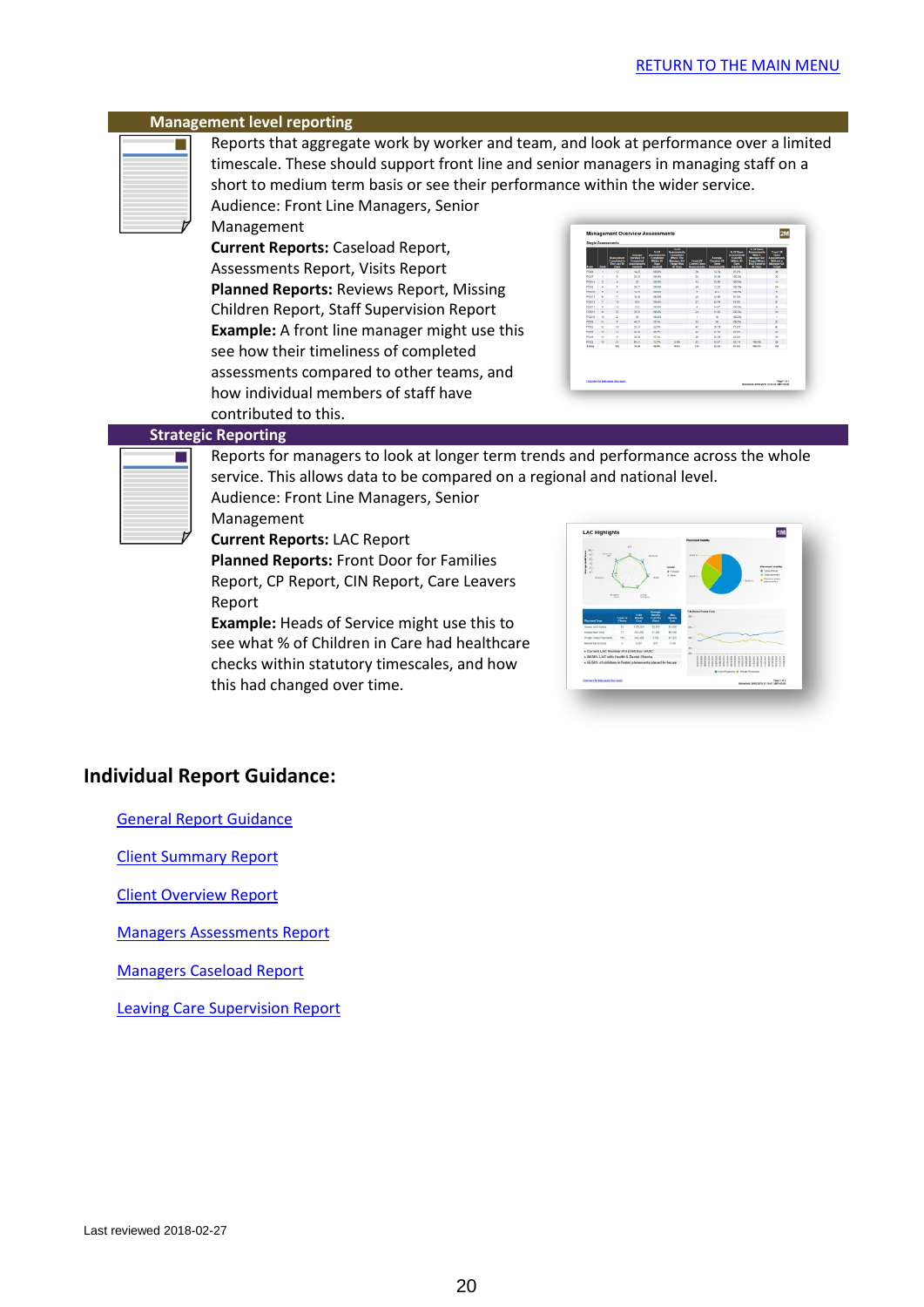# **Families Children & Learning KPIs 2019/20**

| Dir.             |                 | No. Unit of<br>measure<br>ment | <b>Families Children &amp; Learning KPIs 2019/20</b><br>Measure                                                                                                                                                                                    | Frequency | Polarity (high<br>is good, low is ELT/PRG<br>good or trend) | Report to  | Council/<br>City  |
|------------------|-----------------|--------------------------------|----------------------------------------------------------------------------------------------------------------------------------------------------------------------------------------------------------------------------------------------------|-----------|-------------------------------------------------------------|------------|-------------------|
| FCL 1            |                 | %                              | % of council-run childcare providers rated good or<br>outstanding by Ofsted                                                                                                                                                                        | Quarterly | High is good                                                | <b>DMT</b> | Council           |
| $FCL$ 2          |                 | $\%$                           | % of early years registered childcare providers are judged<br>to be good or outstanding by Ofsted                                                                                                                                                  | Quarterly | High is good                                                | <b>DMT</b> | City              |
| $FCL$ 3          |                 | %                              | % of schools are judged good or outstanding by Ofsted<br>(Corporate)                                                                                                                                                                               | Annual    | High is good                                                | Corp       | $\overline{City}$ |
| FCL <sup>4</sup> |                 | %                              | % of children achieving a Good Level of Development at<br>the end of the Early Years Foundation Stage                                                                                                                                              | Annual    | High is good                                                | <b>DMT</b> | City              |
| <b>FCL</b>       | 5               | No.                            | The average progress 8 score for all pupils in state-funded<br>schools at the end of Key Stage 4 (Corporate)                                                                                                                                       | Annual    | High is good                                                | Corp       | City              |
| $FCL$ 6          |                 | No.                            | The average progress 8 score for children with Educational Annual<br>and Health Care Plans (Special Educational Needs) in<br>state-funded schools at the end of Key Stage 4                                                                        |           | High is good                                                | <b>DMT</b> | City              |
| FCL 7            |                 | No.                            | The average Progress 8 score of disadvantaged pupils all<br>pupils attending state funded schools at the end of Key<br>Stage 4 (Corporate)                                                                                                         | Annual    | High is good                                                | Corp       | City              |
| FCL 8            |                 | %                              | % of all pupils attending state funded schools achieving the Annual<br>expected standard' in reading, writing and maths at the<br>end of Key Stage 2 (Corporate)                                                                                   |           | High is good                                                | Corp       | City              |
| FCL 9            |                 | %                              | % of pupils with Educational and Health Care Plans<br>(Special Educational Needs) attending state funded<br>schools achieving the 'expected standard' in reading,<br>writing and maths at the end of Key Stage 2                                   | Annual    | High is good                                                | <b>DMT</b> | City              |
| <b>FCL 10</b>    |                 | %                              | % of disadvantaged pupils attending state funded schools<br>achieving the 'expected standard' in reading, writing and<br>maths at the end of Key Stage 2 (Corporate)                                                                               | Annual    | High is good                                                | Corp       | City              |
| <b>FCL</b>       | 11              | %                              | The overall absence rate in maintained & academy primary<br>and secondary schools                                                                                                                                                                  | Termly    | Low is good                                                 | <b>DMT</b> | City              |
| $FCL$ 12         |                 | %                              | % of pupils that studied at state-funded schools in Brighton Annual<br>and Hove at age 15 that achieved level 2 by age 19                                                                                                                          |           | High is good                                                | <b>DMT</b> | City              |
| <b>FCL 13</b>    |                 | %                              | % of pupils that studied at state-funded schools in Brighton Annual<br>and Hove at age 15 that achieved level 3 by age 19                                                                                                                          |           | High is good                                                | <b>DMT</b> | City              |
| <b>FCL 14</b>    |                 | %                              | % of eligible two year olds taking up early education places                                                                                                                                                                                       | Quarterly | High is good                                                | <b>DMT</b> | City              |
| <b>FCL</b>       | $\overline{15}$ | No.                            | Number of pupils permanently excluded from state schools                                                                                                                                                                                           | Termly    | Low is good                                                 | <b>DMT</b> | City              |
| <b>FCL</b>       | 16              | No.                            | Number of fixed term exclusions in primary and secondary<br>schools                                                                                                                                                                                | Termly    | Low is good                                                 | <b>DMT</b> | City              |
| FCL 17           |                 | No.                            | Number of pupils educated at home                                                                                                                                                                                                                  | Termly    | Low is good                                                 | <b>DMT</b> | City              |
| <b>FCL</b>       | 18              | No.                            | Number of pupils educated otherwise than at school                                                                                                                                                                                                 | Termly    | Low is good                                                 | <b>DMT</b> | City              |
| <b>FCL</b>       | 19              | No.                            | Number of school age pupils known to be missing                                                                                                                                                                                                    | Termly    | Low is good                                                 | <b>DMT</b> | City              |
| <b>FCL</b>       | 20              | %                              | education<br>% of pupils in Brighton and Hove state funded schools<br>(Years 7-11) reporting that they have been bullied this term                                                                                                                 | Annual    | Low is good                                                 | <b>DMT</b> | City              |
| <b>FCL</b>       | 21              | %                              | % of children living in poverty                                                                                                                                                                                                                    | Annual    | Low is good                                                 | <b>DMT</b> | City              |
| <b>FCL 22</b>    |                 | No.                            | Number of families identified as part of the Stronger<br>Families Stronger Communities programme who are<br>'turned around' (Phase 2)                                                                                                              | Monthly   | High is good                                                | <b>DMT</b> | Council           |
| <b>FCL 23</b>    |                 | %                              | The combined figure for the percentage of young people<br>aged 16 - 17 who are Not in Education, Employment or<br>Training (NEET) and the percentage of those whose NEET<br>status is not known [Quarterly YTD excluding September<br>and October] | Quarterly | Low is good                                                 | <b>DMT</b> | City              |